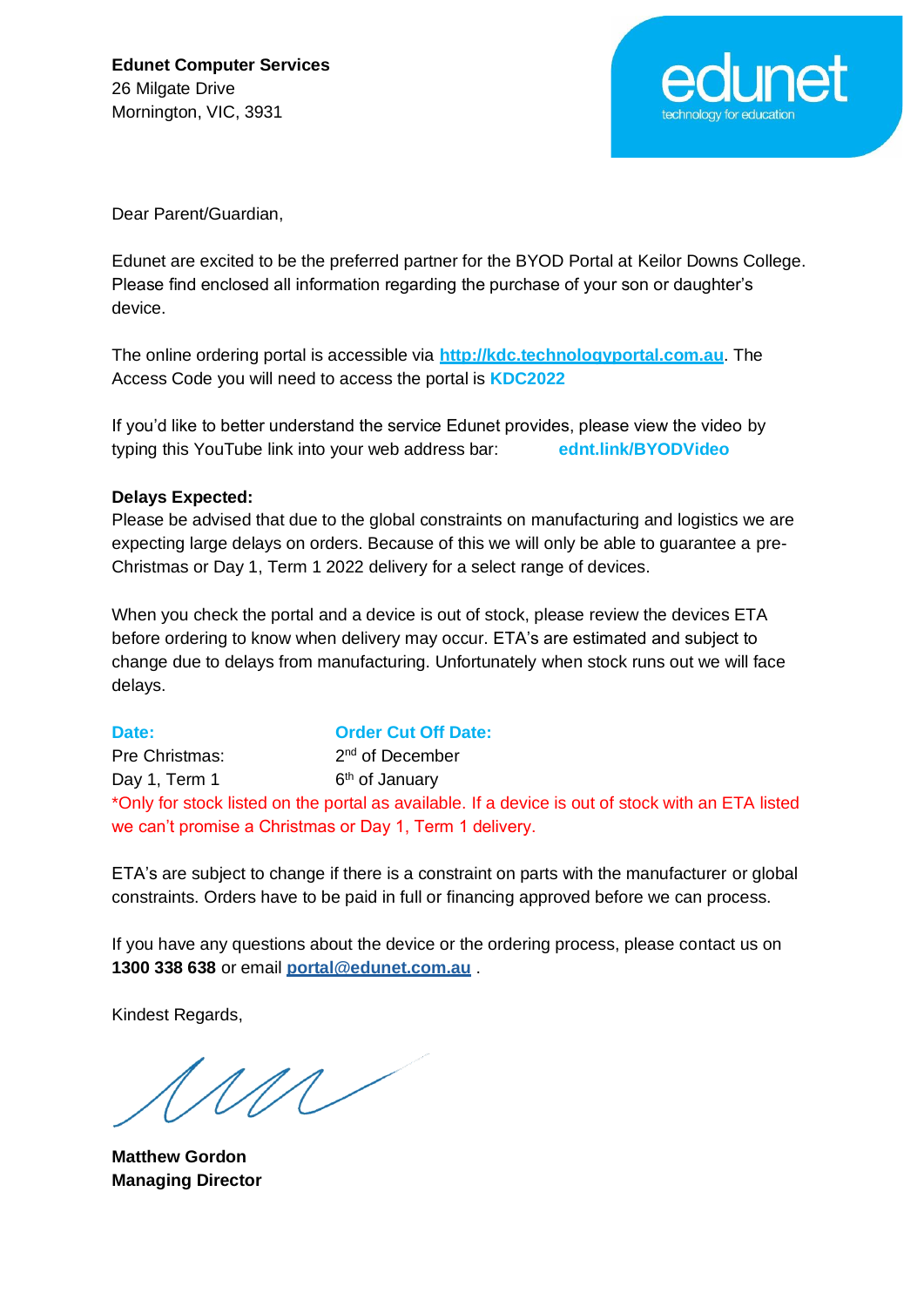

# **Why Edunet?**



# **View our informational Video by typing this link into your web address bar: ednt.link/BYODVideo**

# **Education Specialists:**

Edunet is proud to be an Authorized DET Supplier for Government Schools and also a trusted advisor for many Catholic/Private & Independent K-12 schools. With over 18 years' experience in both IT and Education, our strength is in our quality of service and our mission is to maintain long term relationships that benefit both school and community.

# **Education Devices & Prices:**

Edunet are Authorized Education Suppliers for key Device manufacturers. Because of this, we are able to provide the lowest Education pricing on a range of laptops that aren't available in the retail stores!

# **Access to School IT Support:**

By purchasing through the school's Edunet portal, it provides your School's IT Team the visibility to assist with any warranty/insurance faults. If the device can't be fixed by the School Tech, they will reach out to Edunet and we'll come onsite to the school and repair the device.

Speak to your school for clarification, but if you bring a device from a retail store or from home the school will only be able to provide limited support. This is because the warranty and insurance support is managed by the retailer you purchased the device from.

# **Onsite Warranty Support:**

As an Authorized Warranty Service provider, Edunet are able to provide onsite repairs under the genuine manufacturer's warranty with genuine manufacturer's parts.

By purchasing the Onsite Warranty through Edunet, you will be able to call on us to repair your student's device at the school, or at your home if it's during school holidays!

If you purchase a device through a retail store, it likely means repairs are done at their repair depot, which means you'll need to hand the device over to them for an unknown amount of time.

# **Education Insurance:**

Through iBroker Insurance, Edunet is also able to repair your son or daughter's device onsite at the school or at your home. Further information on iBroker is provided below in this information pack.

# **12 Months Interest Free:**

Through ZipMoney you will be given the option to pay off the purchase with 12 months' interest free financing. Further information on ZipMoney is provided below in this information pack.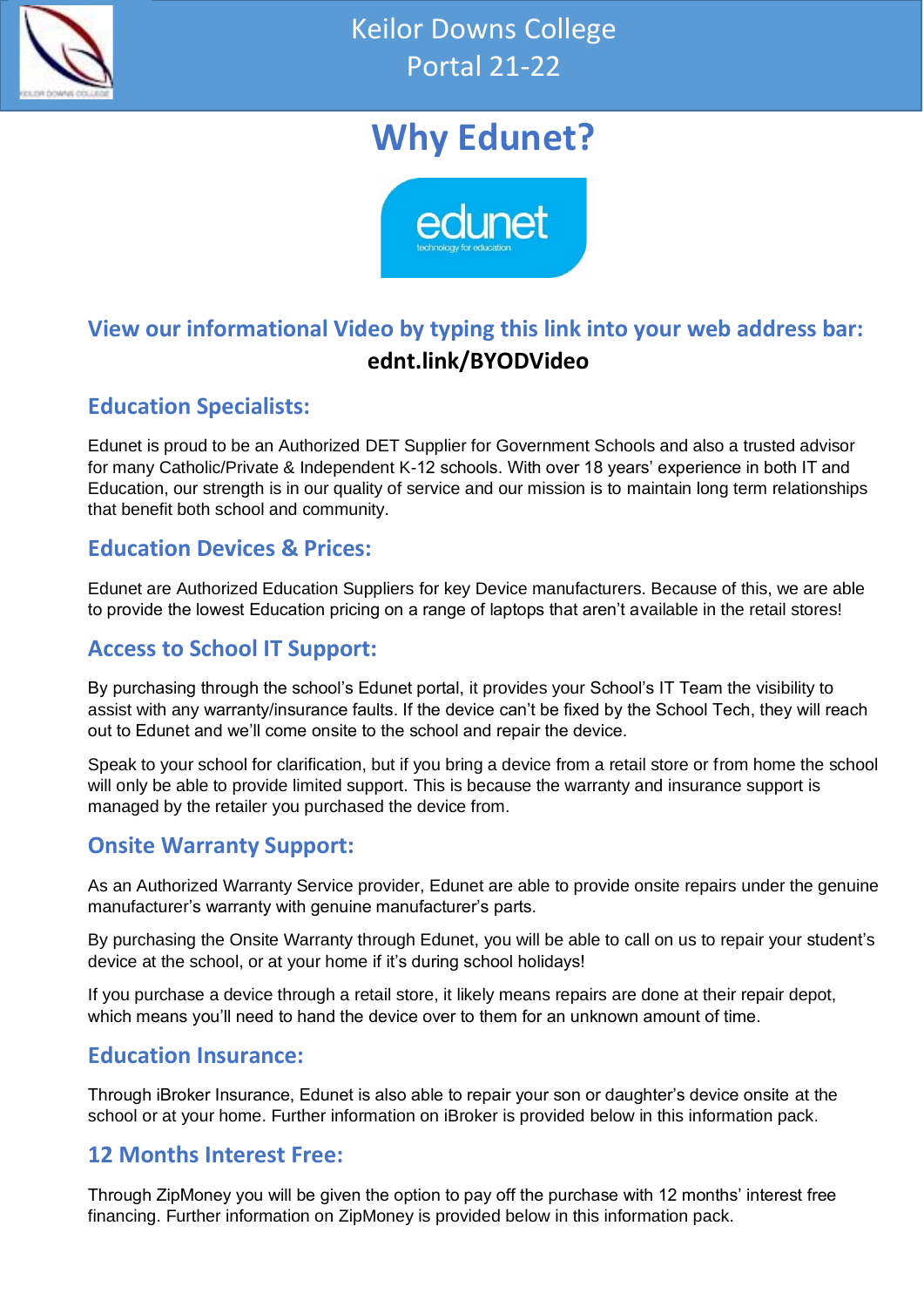

# **Lenovo ThinkPad 11e Yoga 5th Gen**



# **Specifications**

- 20LNS1F600
- 11.6" HD (1366 x 768) IPS Display, Multitouch Screen
- Garaged active stylus (Pen)
- Intel UHD Graphics 600
- Intel Celeron Processor N4120 (4M Cache, up to 2.40 GHz)
- 4GB DDR4L 2400MHz onboard
- 128GB SSD M.2 PCIe
- Windows 10 Pro National Academic
- 1YR Depot Warranty
- Bluetooth, User & World Facing Camera, Intel® Dual Band Wireless-AC 9260 (2x2, 802.11ac/a/b/g/n), 3cell 42Wh

#### **\$693.00 inc GST**

| <b>Accessories - See Compulsory Items in Red</b>         |          |
|----------------------------------------------------------|----------|
| Targus 11"-12" Contego Armoured Slip<br>Case             | \$43.32  |
| Targus 11-12" Tanc Case                                  | \$64.41  |
| Targus Rugged Slipcase 11-12"                            | \$25.96  |
| iBroker Educational 3 Year Insurance with<br>\$75 Excess | \$287.10 |
| Lenovo 3 Year Onsite Warranty Upgrade                    | \$113.19 |
| Lenovo 3 Year Sealed Battery Addon                       | \$35.81  |

#### **Minimum Cost \$812.79 inc GST**

Or

# Approximately \$18.68 weekly with ZipMoney.

(Minimum package cost includes device, any compulsory items selected by the school (in red) and \$6.60 admin fee)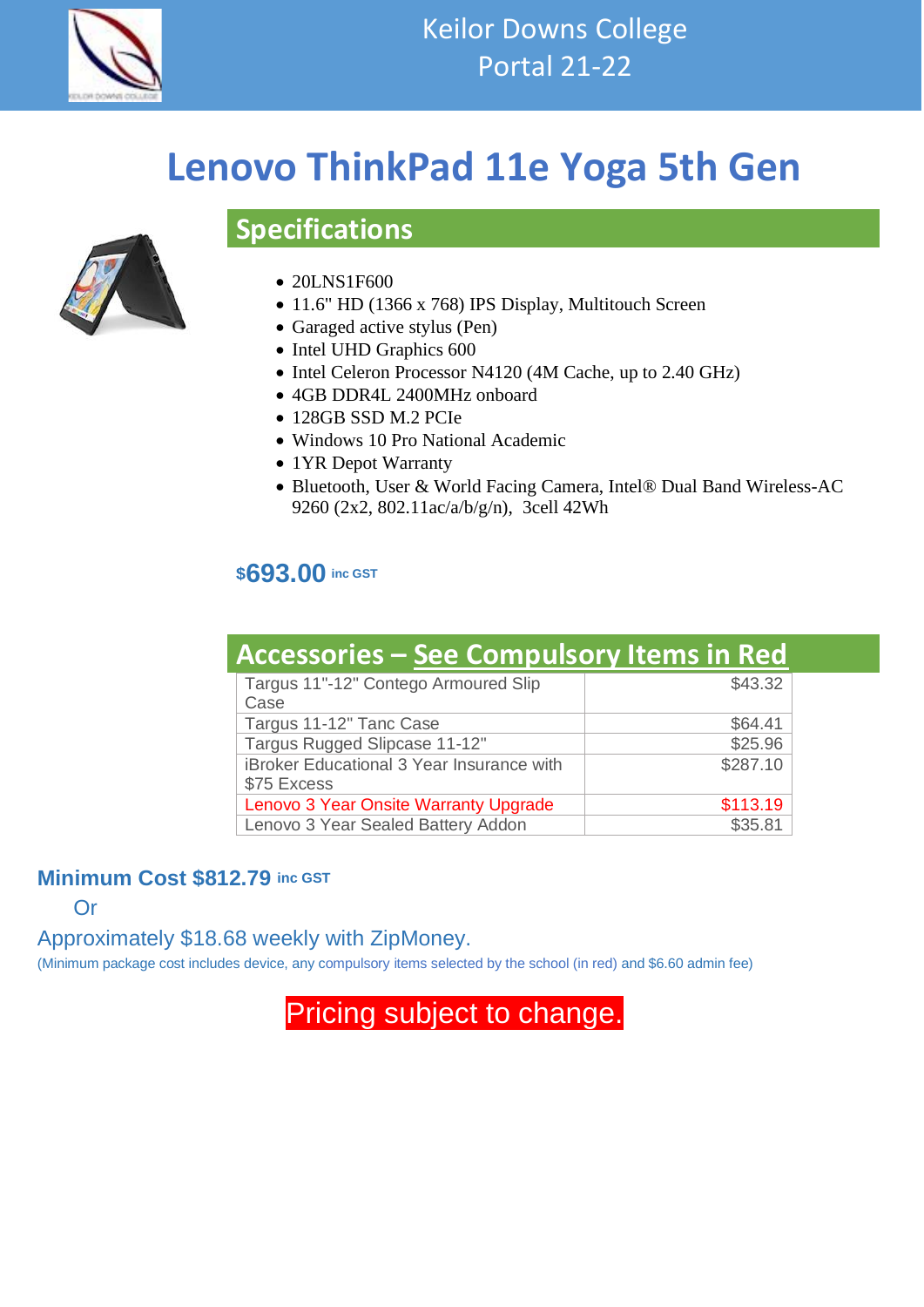

# **Lenovo ThinkPad 11e Yoga 6th Gen**



# **Specifications**

- 20SES06400
- 11.6" HD (1366 x 768) IPS Display, Multitouch Screen
- Intel® HD Graphics 615
- Garaged Active Pen
- Intel® m3-8100Y Processor
- 8GB DDR3 1866 onboard
- 256GB PCIe SSD
- Windows 10 Pro Academic
- 1 Year Depot Warranty
- Bluetooth, User & World Facing Camera, Intel® Dual Band Wireless-AC 9260 (2x2, 802.11ac/a/b/g/n), 3cell 42Wh

### **\$832.76 inc GST**

| <b>Accessories – See Compulsory Items in Red</b>         |          |
|----------------------------------------------------------|----------|
| Targus 11"-12" Contego Armoured Slip<br>Case             | \$43.32  |
| Targus 11-12" Tanc Case                                  | \$64.41  |
| Targus Rugged Slipcase 11-12"                            | \$25.96  |
| iBroker Educational 3 Year Insurance with<br>\$75 Excess | \$287.10 |
| Lenovo 3 Year Onsite Warranty Upgrade                    | \$113.19 |
| Lenovo 3 Year Sealed Battery Addon                       | \$35.81  |
| <b>BluPeak Laptop USB-C Power Bank</b>                   | \$99.00  |

#### **Minimum Cost \$952.55 inc GST**

Or

Approximately \$21.36 weekly with ZipMoney.

(Minimum package cost includes device, any compulsory items selected by the school (in red) and \$6.60 admin fee)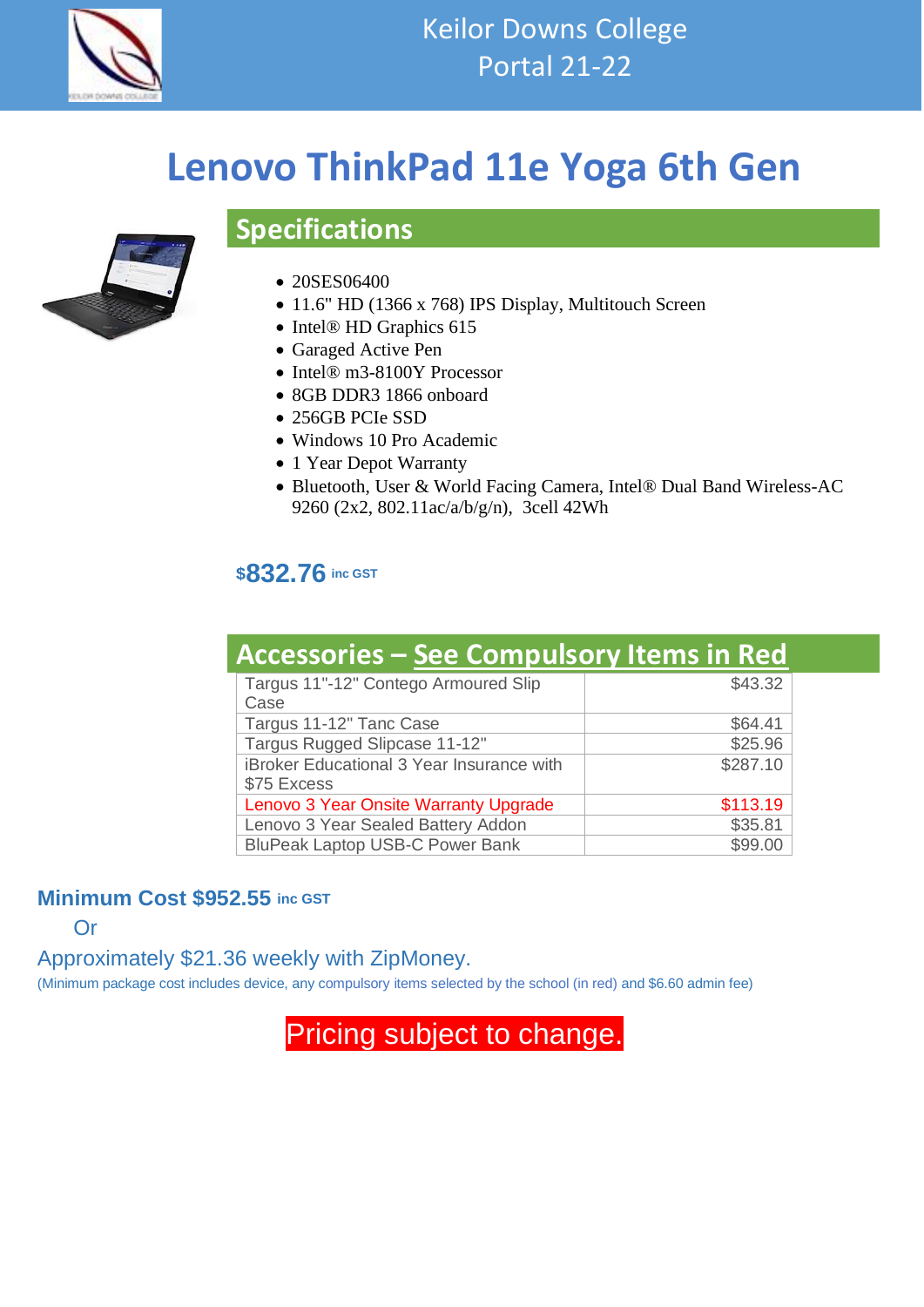

# **Lenovo ThinkPad L13 Yoga Gen 2**



**Specifications**

- 20VLS0NK00 (Silver)
- Windows 10 Pro Academic
- 13.3" FHD Multi Touch Screen
- Intel Core i5-1135G7 Processor (6M Cache, up to 4.20 GHz)
- Intel Iris Xe Graphics
- 8GB DDR4 2400Mz SODIMM
- 256GB m.2 NVMe SSD
- 3 Year Depot Warranty
- Integrated 720p HD Camera + World Facing Camera
- Intel Wi-Fi  $6$  AX201 (2x2, 802.11ax) + Bluetooth, ThinkPad Pen Pro, ThinkPad Battery 3 cell Li-Polymer (45Whr), 45W 3pin USB-C

# **\$1,175.79 inc GST**

| <b>Accessories – See Compulsory Items in Red</b> |          |
|--------------------------------------------------|----------|
| Targus 13.3" Contego Armoured Slip Case          | \$46.64  |
| Targus 13.3" TANC Case                           | \$76.12  |
| Targus Rugged Slipcase 13-14"                    | \$31.14  |
| iBroker Educational 3 Year Insurance with        | \$338.25 |
| \$125 Excess                                     |          |
| Lenovo 3 Year Onsite Warranty Upgrade            | \$28.88  |
| Lenovo 3 Year Sealed Battery Addon               | \$35.81  |
| <b>BluPeak Laptop USB-C Power Bank</b>           | \$99.00  |

# **Minimum Cost \$1,211.27 inc GST**

Or

#### Approximately \$26.34 weekly with ZipMoney.

(Minimum package cost includes device, any compulsory items selected by the school (in red) and \$6.60 admin fee)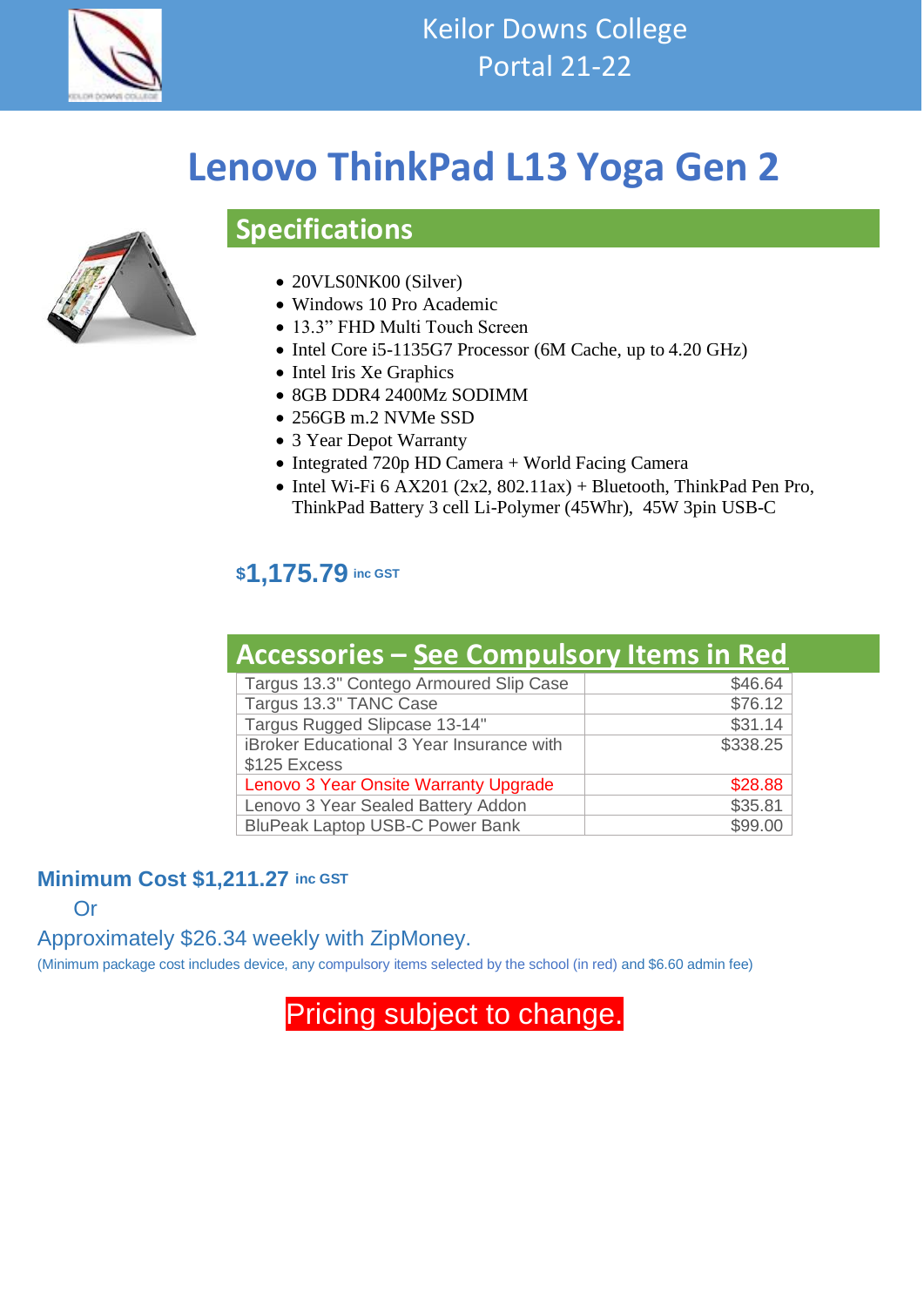

# **Lenovo ThinkPad L14**



# **Specifications**

- 20X2S2NP00
- Windows 10 Pro
- 14.0" FHD (1920 x 1080) IPS Anti-Glare 300nits Multitouch
- Intel Core i7-1165G7
- NVIDIA GeForce MX450 2GB GDDR6 64bit
- Intel UHD Graphics
- 16GB DDR4 3200MHz SoDIMM
- 256GB SSD M.2 2242 PCIe NVMe
- Realtek RTL8852AE Wifi 6 2x2 AX
- Bluetooth/Finger Print Reader
- 3 Year Depot Warranty

# **\$1,683.00 inc GST**

| Accessories – See Compulsory Items in Red |          |  |
|-------------------------------------------|----------|--|
| Targus 14" TANC Case                      | \$77.95  |  |
| Targus Rugged Slipcase 13-14"             | \$31.14  |  |
| iBroker Educational 3 Year Insurance with | \$392.70 |  |
| \$125 Excess                              |          |  |
| Lenovo 3 Year Onsite Warranty Upgrade     | \$28.88  |  |
| Lenovo 3 Year Sealed Battery Addon        | \$35.81  |  |
| <b>BluPeak Laptop USB-C Power Bank</b>    | \$99.00  |  |

#### **Minimum Cost \$1,718.48 inc GST**

Or

Approximately \$36.09 weekly with ZipMoney.

(Minimum package cost includes device, any compulsory items selected by the school (in red) and \$6.60 admin fee)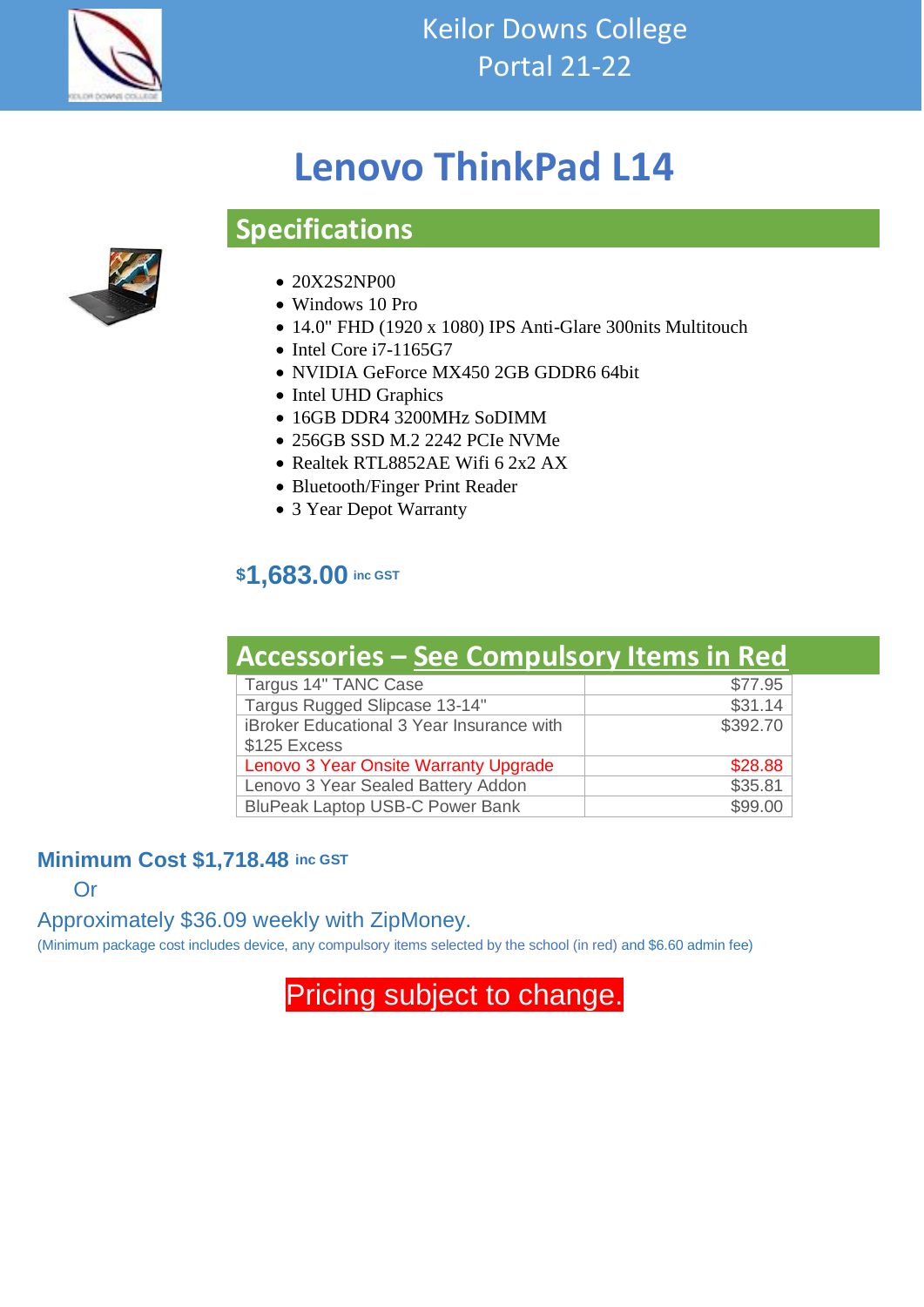

# **FAQs – Page 1**

# **Where is my order delivered?**

- **IF** your school has Australia Post, the device will be delivered to your nominated address. We recommend considering putting your work address because Australia Post won't leave the device without someone there to sign. If delivery is unsuccessful, the device will be returned to the nearest Aust Post depot for you to collect within 10 days.
- **IF** your school has no Australia Post, the device will be delivered to you school for them to setup. The school will be in contact with you to collect once the device is ready.

# **Which device should I choose?**

This will largely depend on the subjects your student is doing, always seek advice from the school if you're unsure. As a general rule most of your student's work will be web browsing and word documentation, which doesn't require a powerful/expensive device. It's only when the student is doing media / art / graphics subjects that you may need to consider a device with a better Processor or more RAM.

If your student isn't doing art or graphical subjects we always recommend looking at the cheaper/more durable Education specific models!

# **If I choose Zip finance, when do the repayments start?**

Your once off account setup fee of \$99 will be taken out immediately (if you haven't got an account already). Your repayments won't begin until the device has been delivered by Edunet.

# **Can I hand this device down to a younger sibling?**

Absolutely! All warranty/insurance purchased follows the device, regardless of who's using it.

# **Can we get a discount for a purchase of more than one?**

We don't require parents to buy multiple devices to take advantage of a bulk discount. Edunet negotiates with the brands of the devices to get a bulk discounted price for Education. The price you get for one device already has a bulk buy discount applied because Edunet supplies to hundreds of schools across the state.

# **What is the difference between warranty and insurance?**

Warranty covers manufacturer's faults, whereas Insurance covers accidental damage caused by your student. For example dropping the device and breaking the screen, or liquid damage would be covered by Insurance. We recommend reading the PDS on our website on the insurance for more details.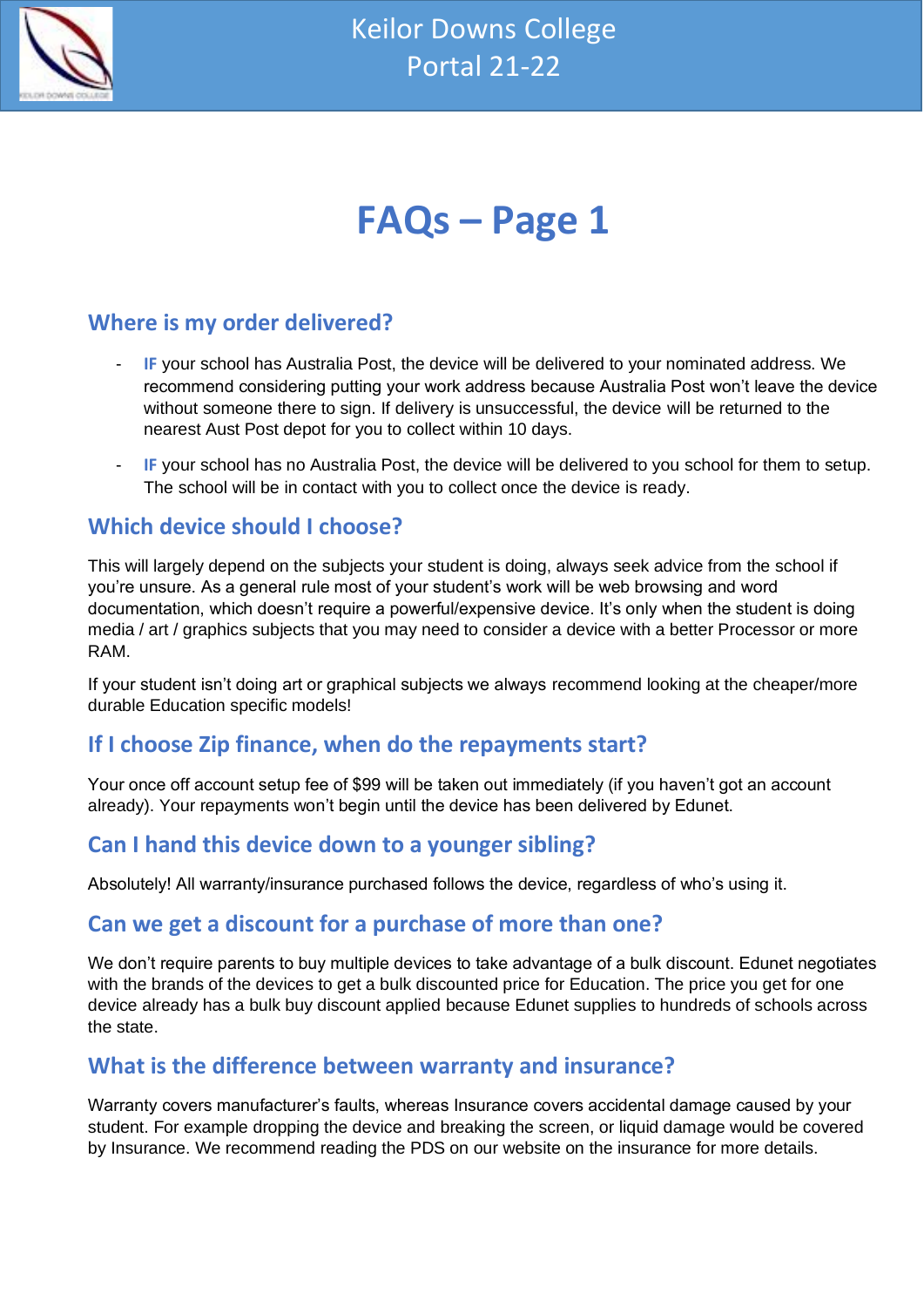

# **FAQs – Page 2**

# **Can I purchase spare chargers or other accessories?**

Yes. Additional chargers or replacement pens/bags can be purchased via our accessories portal below:

**Website:** accessories.edunet.com.au

# **Can we do split payments?**

Yes you can, but Edunet cannot process your order until full payment has been received. Please ensure the order's confirmation number is put in the payment description when payment is processed otherwise we will not know which order to put the money against.

### **Can we order with Zip over the phone?**

We cannot help with processing an order over the phone if you want to use Zip financing. This is because Zip requires your personal banking information.

# **What happens if I'm declined by Zip?**

First step is to get in contact with Zip directly. They may just require some additional information to then approve your order. If you have been declined it's best to speak with your school around what options they may have available to you.

**Zip's Number:** 02 8294 2345 (9am – 6pm Monday – Saturday)

# **What are the compulsory / mandatory items?**

The school may want you to purchase particular options to ensure the device is protected. Common mandatory selections is a 3 year onsite warranty. Edunet cannot remove these mandatory items without written approval by your school.

# **What happens if my device stops working?**

First step is to take it to the school in case it's something software related they can fix immediately. If they can't fix it they'll lodge a service job with Edunet's Repair team and we'll be in touch to organise a repair.

# **Should you have anymore questions or concerns please do not hesitate to contact Edunet:**

**1300 338 638 portal@edunet.com.au**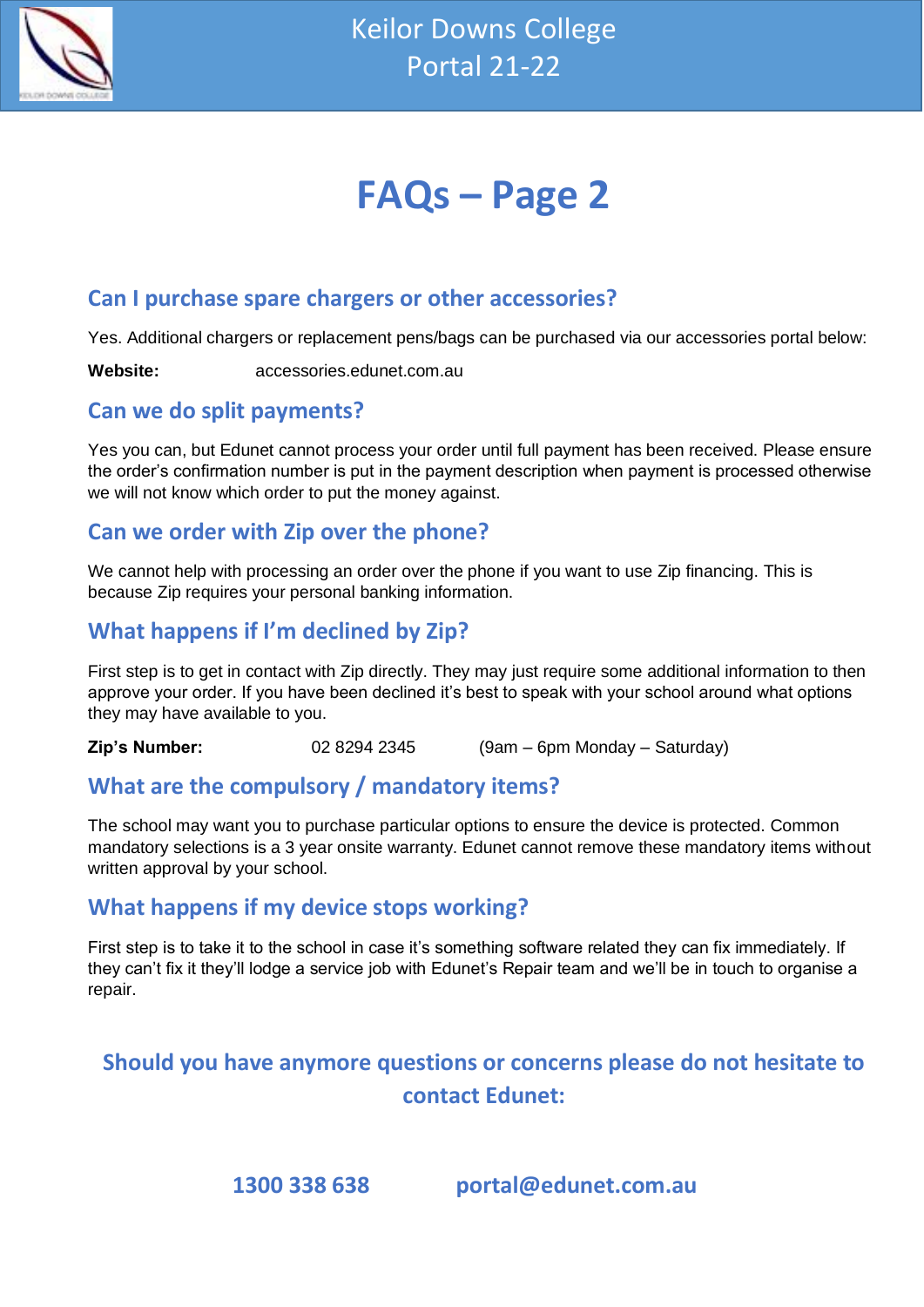



Edunet partners with iBroker for all Education **Broker** Insurance. We are authorised to repair Lenovo insurance jobs with iBroker, enabling us to ensure your students device is repaired as fast as humanly possible.

#### **Important to Know!**

You may be able to insure your device through your Home and Contents Insurance. Before you make a decision, please check and be mindful of the below points:

- Home and Contents Insurance excess's is usually upwards of \$500, iBroker's excess is significantly lower.
- Some Home and Contents Insurance companies require you to send the device to their repairer. This will mean you may not get your laptop back for a long period of time.

Edunet provide onsite support through iBroker and can repair your student's device at the school or at your house if it's during school holidays.

#### WHAT IS COVERED?

- Accidental Loss For Example
	- ✓ Left on Public Transport
		- ✓ Left at Bus Stop
	- Accidental Damage For Example
		- ✓ Dropped
		- ✓ Stepped On
		- ✓ Driven Over
		- ✓ Pulled Off Desk
		- ✓ Fell out of Locker
		- ✓ Liquid Spill
- Loss or damage by theft or attempted theft
- From unoccupied building or vehicle only following forcible entry
- In the open air only where:
	- ✓ Laptop in direct supervision and control of adult
	- $\checkmark$  At their place of education
		- $\checkmark$  At college organised activity / event
		- ✓ At organised extra-curricular activity
		- $\checkmark$  Other places of residence
		- $\checkmark$  Medical appointments of any kind
		- ✓ By force or intimidation

#### WHAT ISN'T COVERED?

- Electrical or mechanical malfunction or derangement
- Scratches and normal wear and tear
- Malicious damage by your child
- Loss or damage by theft or attempted theft:
	- **EXECUPED 25 From an unoccupied building or vehicle unless as a result of forcible entry**
	- $\cdot$  From any unsecured place in the open air unless:
		- The laptop is under the direct control and supervision of an adult; or
			- Your child is on the way to or from their place of education; or
				- ✓ An organised college or educational activity; or
				- ✓ An organised extra-curricular activity; or
				- ✓ Other places of residence of accommodation; or
				- $\checkmark$  A medical appointment of any kind
	- **EX** Loss of damage occurring while the laptop is being transported in any aircraft or watercraft unless the laptop is carrier as personal baggage
	- Loss of or damage to software of any sort